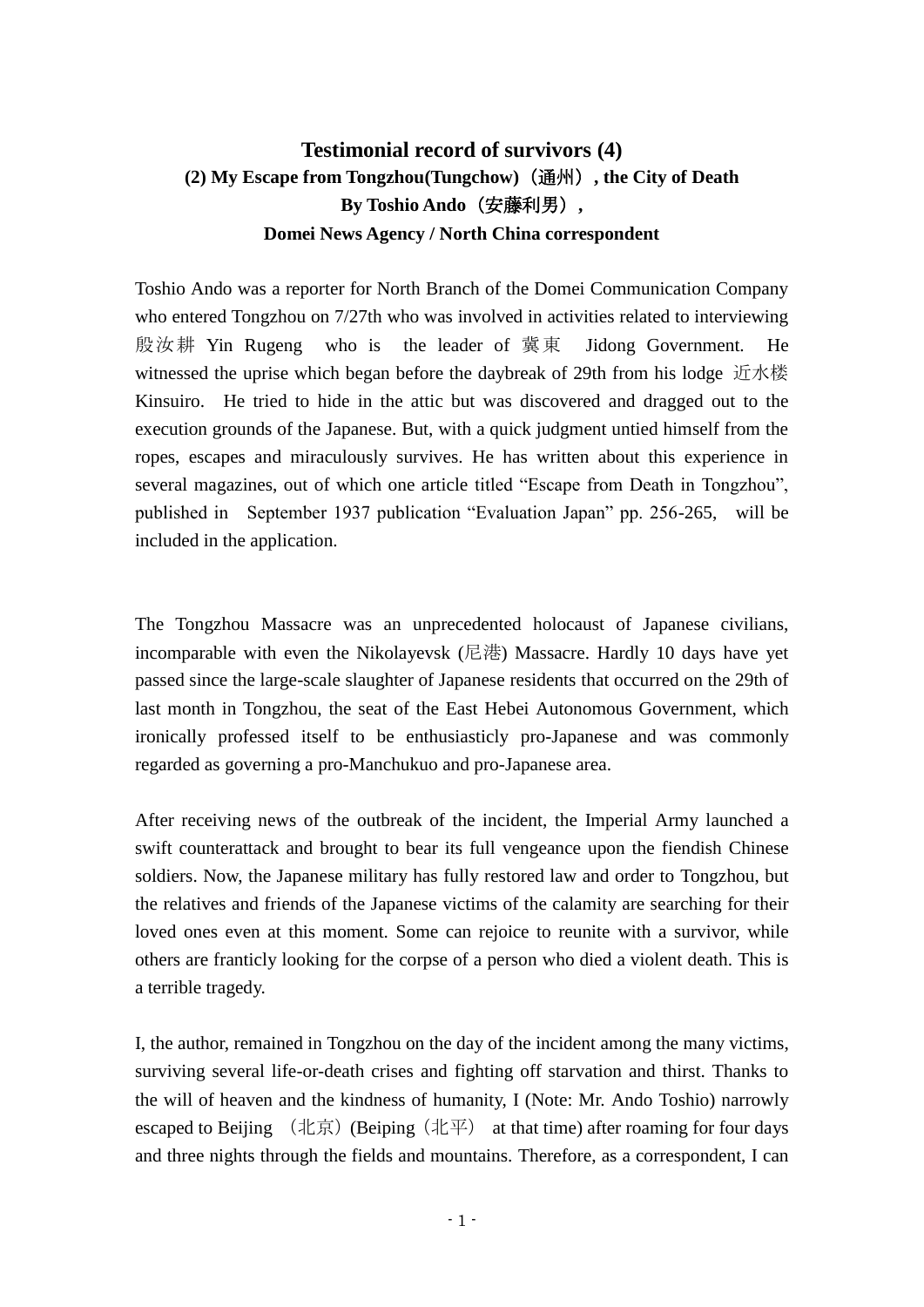report to the whole world on the many bloodcurdling and horrible things which I saw with my own eyes, heard with my own ears, and experienced firsthand.

Now in peace and quiet, when I try to recapture those scenes of dire disaster, the vivid memories fill me with fear and horror like a waking nightmare. While offering a wholehearted prayer for the souls of our fellow people who tragically died in this disaster, I dedicate my escape story to them.

It was on the 27th that I entered into Tongzhou City together with the unit which advanced toward Tongzhou. On that day, we had conducted a mopping-up operation against the enemy 29th Army which was camped outside the south gate of Tongzhou City. Therefore, on the evening of the 28th, soon after the sulfurous smoke cleared up, a funeral ceremony was held on the Tongzhou field for Lieutenant Tamura, Second-Lieutenant Uchida and 11 other soldiers while artillery was still booming from the direction of Beijing.

I had an interview with Commander Yin Rugeng(殷汝耕) at the office of the East Hebei government for about 30 minutes at 4:00 p.m. on the 28th, that is, the day before the incident. We exchanged words about various current affairs and he kindly expressed his intention to issue a situation statement from the East Hebei Autonomous Government as soon as the mopping-up operation against the Chinese 29th Army was finished.

I continued staying with the government until half past twelve, that is, two or three hours before the incident broke out, to listen to the general war situation in the Beijing area from a Tokyo radio station. What may have been the inducing factors of the incident, now that I think back on it, were as follows.

The Tianjin(天津)-Tongzhou road was destroyed in 50 places on this day, and also, on the same evening, a broadcast from Nanjing announced: "Notification was issued that bombing of Beijing and Tianjin by 200 airplanes will be started if the Japanese forces in Beijing do not withdraw in 24 hours." "Beijing, Tianjin, and Fengtai (豊台) have been surrounded by Chinese armies, and Langfang has been already recaptured." "Chiang Kai-shek  $\langle \frac{1}{11} \hat{F} \rangle$  is now in Zhengzhou  $(\frac{1}{21} \hat{F})$  and commanding the entire army." Like above, the broadcasts frequently reported the victories of the Chinese armies and fanned anti-Japanese sentiment aggressively.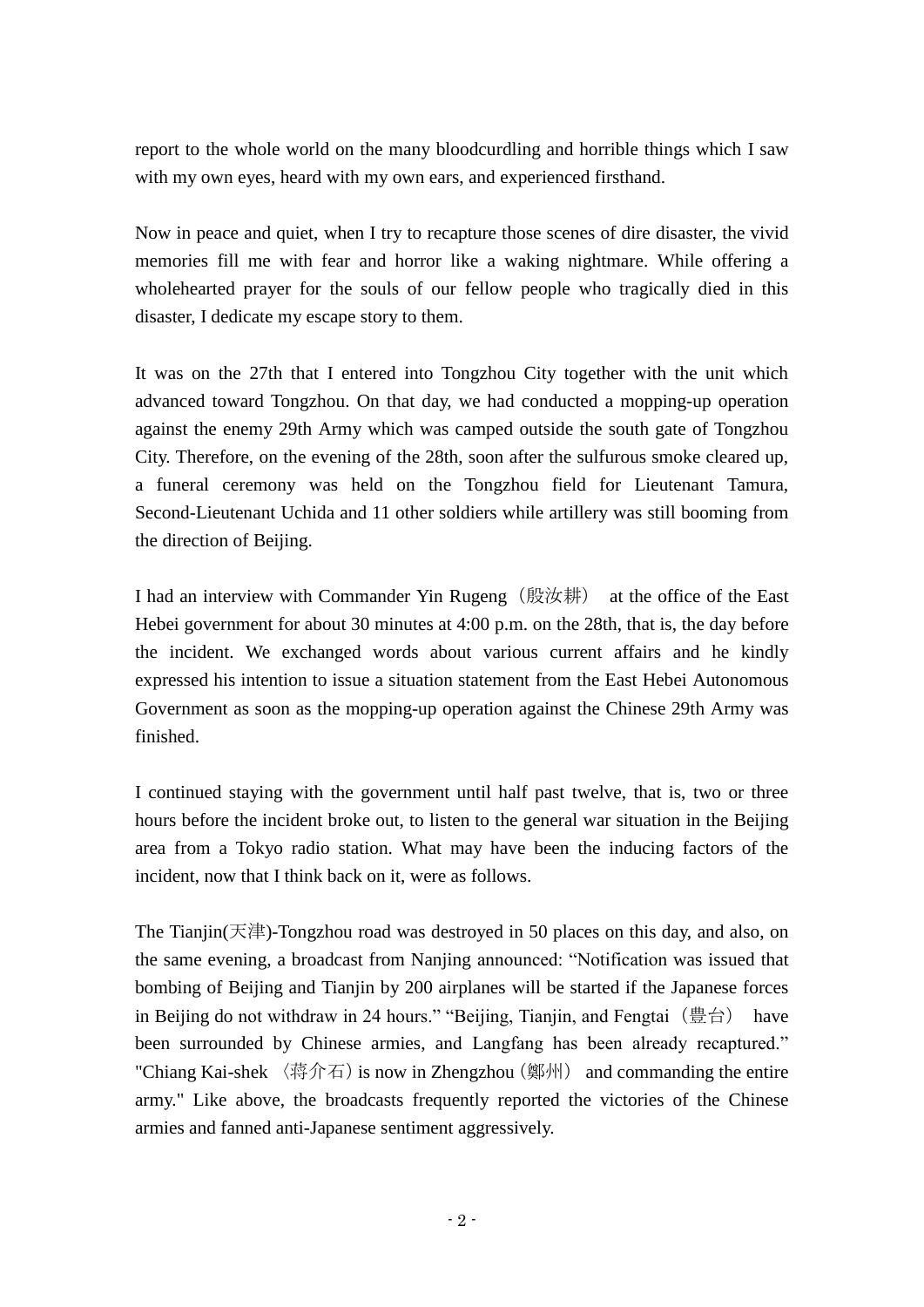These broadcasts provided a powerful foundation to the mistaken assessments of the situation made by all the anti-Japanese forces in North China, particularly the East Hebei Peace Preservation Corps. I suspect that this was the direct factor that instigated the rebellion.

◇

The incident happened at around 2:30 a.m. In the night, the Japanese police and other related people had found the Peace Preservation Corps behaving somewhat suspiciously and thus issued warnings via telephone, but soon after, at around half past two, telephone wires were completely cut off, which disabled our communication with the outer world.

According to an aide of Yin Rugeng, the head of the East Hebei (冀東) govenment, it was around that time that Yīn was attacked by rebellious troops.

On that day, I was staying at a Japanese-style hotel called Jin Shui Lou, which was located only three hundred meters away from the office of the East Hebei government. Jin Shui Lou (近水楼) was surrounded by a lotus pond and connected to the outer world by only three narrow lanes. On that night, there were nineteen Japanese at this place, including customers and housekeepers.

It was several minutes before 4 a.m. when I heard the first sound of a gunshot. Mysterious bullets whistled above the pond and the top of the city wall, shattering the tranquility of dawn. Gradually the sound of machine guns and bursts of heavy guns were added. These gunshots were concentrated near the South Gate and the West Gate. Gunshots sometimes roared from the direction of the government building within the city walls. Japanese people at Jin Shui Lou had their last breakfast at 6:30 a.m. in the hall on the first floor. Because of the gunfire, it was too dangerous for any of them, including myself, to contact the outer world. Standing at the gate and trying to find out what was going on was the best I could do.

At about 7 a.m., two rows of black and white smoke rose far in the distance beyond the houses of the town. We heard more and more gunshots, and the situation grew more serious. At this moment, however, we did not have the slightest idea that it was a military disturbance by the Peace Preservation Corps. At 7:30 a.m., the first report was brought in by a hotel boy named Wang $(\pm)$ , who was staying outside of the town the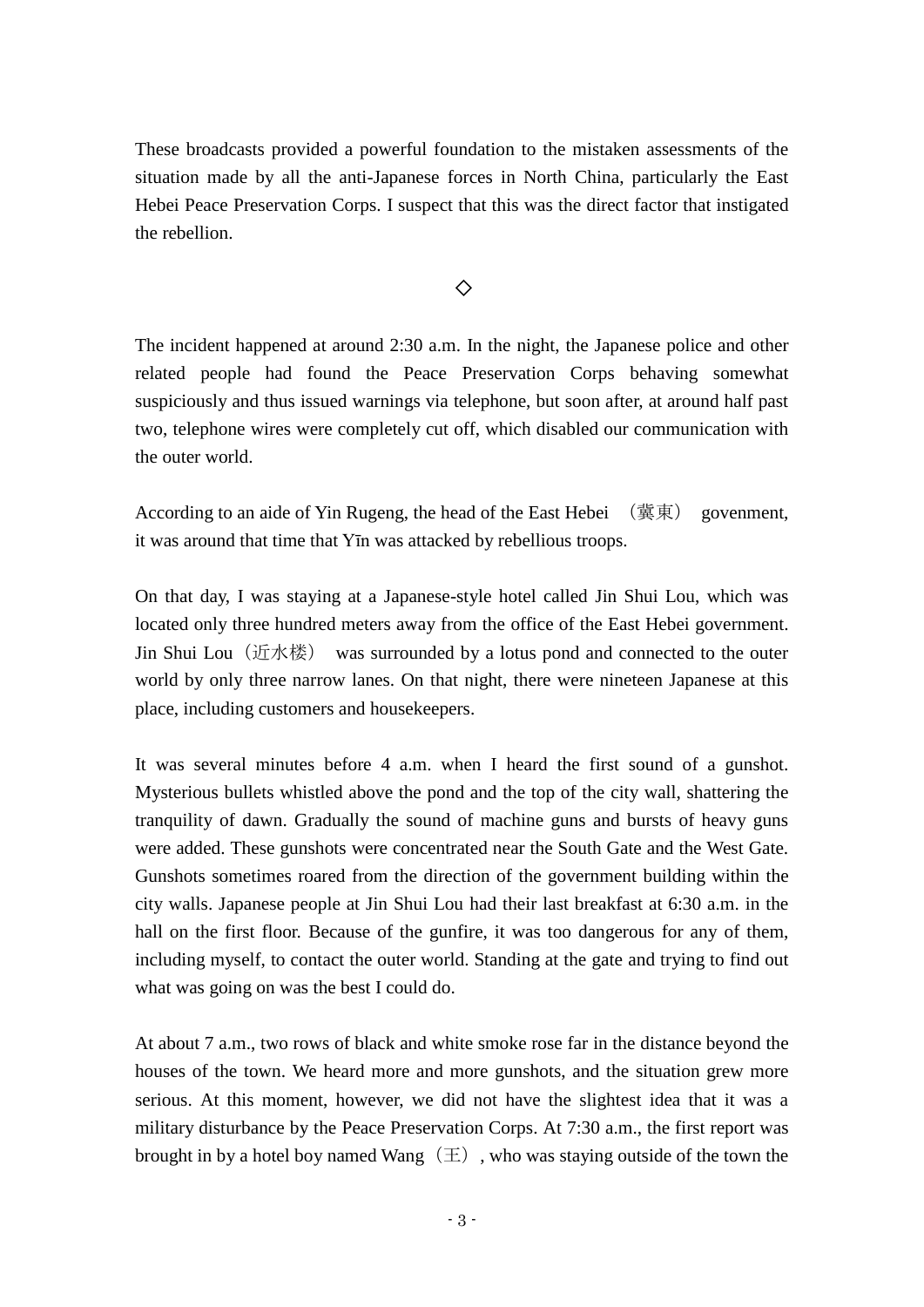previous night. Wang rushed into the entrance and said in chattering teeth, "Terrible news! A great number of Japanese have been killed on the main street in front of Beijing guan(北京館) and Zhaori guan (朝日館) . The Peace Preservation Corps is everywhere in the town. It's disastrous!" He then quickly vanished.

I realized that the Peace Preservation Corps had revolted, the thing that I had feared the most. My intuition told me that this would turn into a big riot and prove fateful to the East Hebei government. I tried to think about why the Japanese were being killed, what the nature of the incident was, and how events might progress, but with no detailed information it was impossible for me to make a clear judgment. At about 8 a.m., Wang appeared again and said, "Major Kai (adjutant to the Special Service Agency) also says that Japanese people should all escape to a safer place."

The situation became clearer to us. I wrote a letter requesting that cars managed by the Government be brought to Jin Shui Lou, handed the letter to Wang, and ordered him to take it to the secretary's office of the East Hebei government. However, my efforts were in vain because Wang never returned.

The Japanese at Jin Shui Lou were all full of growing fear in the face of this looming crisis. At 9:00 a.m., a dirty-looking man appeared in front of the kitchen and begged for food, but one of the hotel guests who had a pistol in his hand chased him away, and said, "That's a plain-clothes soldier! Shoot him!" Just then, the sound of gunshots started to roar from the southern area adjacent to Jin Shui Lou where Chinese houses were densely built up, and that sound was gradually getting nearer to us. The gunfire, which we had initially heard from twenty to thirty meters away, was becoming fiercer.

One after another, Chinese houses near Jin Shui Lou were attacked, and at last, at around 9:30 a.m., gunfire roared just nearby, below an awning at Jin Shui Lou. We were flabbergasted and rushed upstairs together in unison. We looked out of the window, but the second gunshot did not come immediately. So, in the meantime, we raised tatami mats off the floor and propped them upright in front of the window to make a bulwark. We also carried an electric fan, an iron, a screen, and a chair out of the room and put them in the corridor just above the ladder staircase so that we could drop them if violent soldiers tried to come up. Thus, we made speedy preparations for the upcoming fight, but we were still virtually powerless because more than ten out of nineteen of us were female, and only one had a pistol. Someone said, "Let's hide rather than fight!" No one disagreed. In silence, we started to move upstairs to the attic.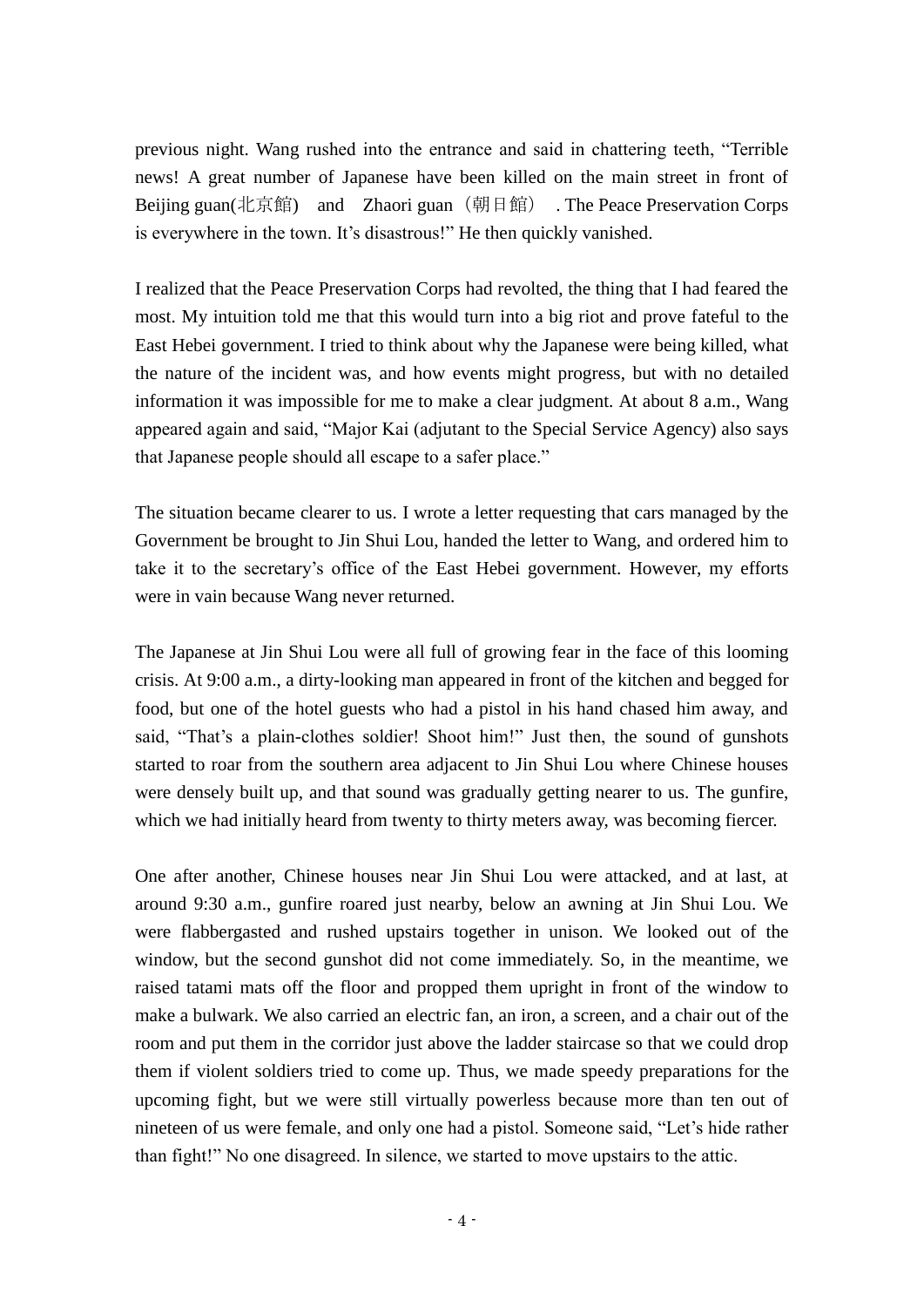From the gable window at the top of the wall, we climbed up to the attic by stepping on a pile of tables. This was our last hiding spot. There were somehow only eleven people out of nineteen in the attic. It seemed that the rest hid somewhere else, probably in closets on the 1st and 2nd floors. Those in the attic laid out futon (Japanese blankets) on the floor and sat there motionless in a circle, trying not to make any sound. Although the eleven of us would share the same destiny, we barely knew each other's names. The only persons I knew were Mr. Miyawaki, advisor of the East Hebei government, and Mr. Mishima from the Bank of Korea. Soon after we hid ourselves in the attic, it became noisy downstairs, and the sound of gunfire started to roar inside the building. We could hear the echoes of wild and gruff human voices.

Taking care not to be found out, I stood up silently and peeked out of a glass window, which was two feet long by one foot wide, trying to see the strange situation unfolding outside. It seemed that a number of violent soldiers and citizens had burst into the premises of Jin Shui Lou from the main entrance on the west side and the back entrance on the east. Surprisingly, they were a group of thirty to forty students. They all had dark-colored, salt-and-pepper clothes and school caps on. Marching to the whistle blown in triple time, they came from the back street that crossed the lotus pond. I saw several of them carrying pistols. Soon they reached the back yard of Jin Shui Lou. Scared of being found out, I tried not to make eye contact with them. We were only twenty meters away from each other, but they did not seem to see us because we were in a dark place while it was bright outside. A troop of students finally thrust into the building. The noise of tumult, including gunfire, was becoming louder and louder. Along with screams, I heard something being ripped off. I even heard someone tapping just below us. We held our breath.

For the first time in my life I witnessed pillage. They robbed and carried away any furniture or utensils through the back street, as well as futon mattresses, cushions, suitcases, bags, chairs, tables, and the things that we had lined up on the corridor such as an electric fan and an iron. On the north side of the garden of Jin Shui Lou there was a spot where assistant police officers gathered. In the beginning, five or six of them fought against the violent soldiers while hiding behind the wall. "Don't shoot! Stop, stop!", shouted someone, and continued, "All the Japanese have gone! There's no one left! Go back!" For the sake of neighborhood relations, those police officers tried to save Jin Shui Lou from the attack. However, after the troop of students finished their robbery and disappeared from view, something astonishing happened. Quite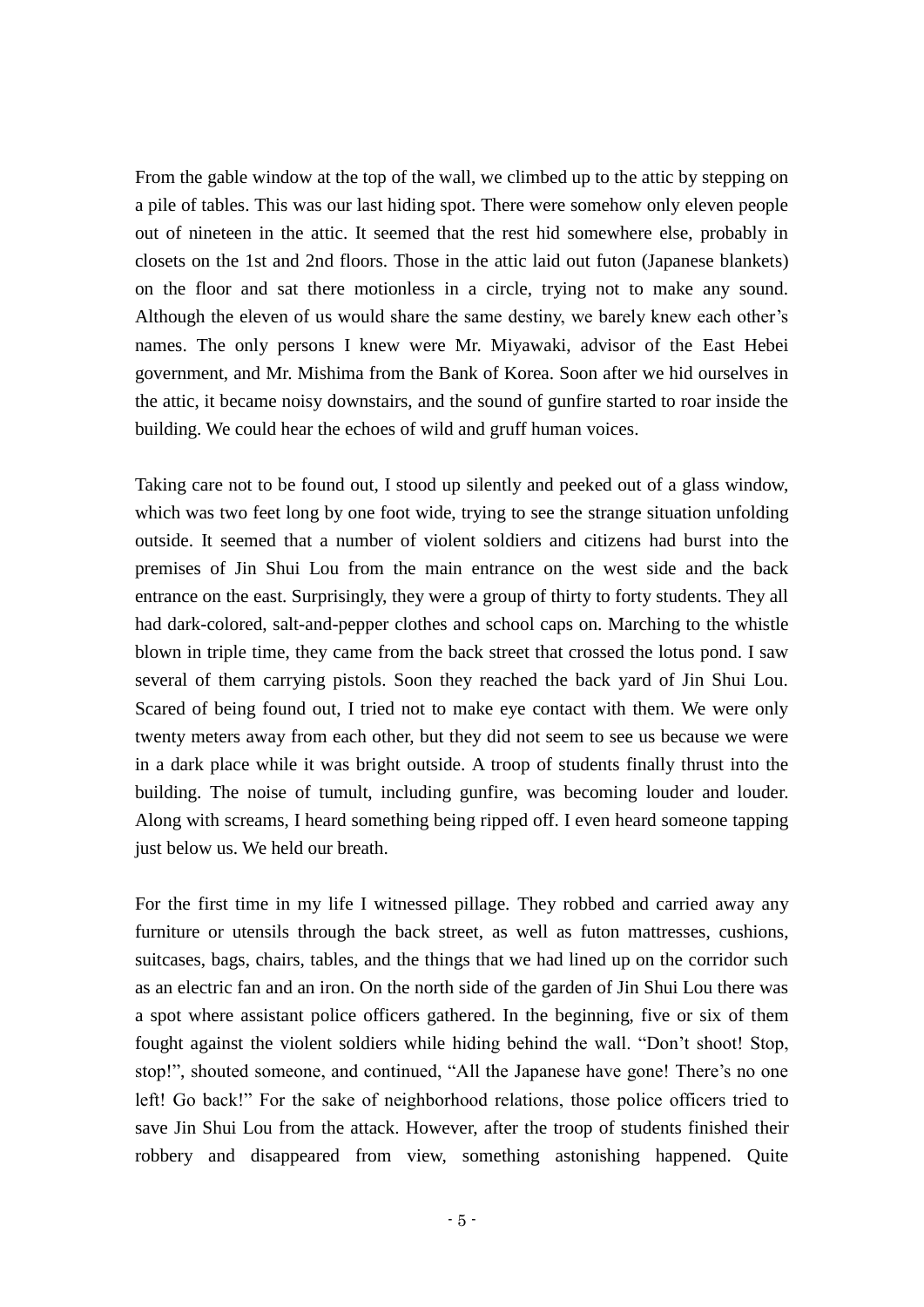surprisingly, they began looting themselves! I saw them carry futons and Chinese-style bags from within the house to their police substation. Those plunderers went back and forth in turns between our building and their substation, and we could but stand motionless, overwhelmed by that terrible sight.

At around 11:30 a.m., the riot just nearby became even fiercer. Until then I was jotting down what was happening on a rough sheet of paper, but I felt my life was in severe danger. I started to write farewell notes to my mother, who I had not met for five years, and other friends and the persons to whom I owed my life. The violent soldiers still had not come up to the attic when I finished writing notes, so I started to jot down my current situation again. However, by about 12:30 p.m., the commotion downstairs had left me too shaken to continue writing. Peeping out of the window, I was astonished to see a troop of government guards coming to us from the government building through the lane crossing the pond. They were familiar-looking men, dressed up in military gear and holding guns on their shoulders. A bullet hit the roof of the building, and pieces of dirt whirled in the attic. I held my head down. In less than five or six minutes, we heard someone's loud voice and tramping, and our final refuge was discovered.

I looked at my watch. It was half past twelve. When a window that connected the second floor to the attic was jerked open, I felt a chill of fear as if struck by a bolt of lightning. When a guard in military gear poked his head through the window, we thought everything was over. Someone, probably one of the assistant police officers, must have told them our hiding place. "They're birds of a feather, after all," I thought.

The head of the guards brandished his pistol against us and shouted, "Give me your money, and we'll take you under our protection!" Each of us, starting with the person sitting next to the window, stood up and handed their money to him. Another guard came up. I was at the far end in the east side, but being discovered, I nervously approached him and gave him five-yuan bills, one by one. Five or six other violent soldiers, who were under the window, also requested us to hold out money. Five-yuan bills and ten-yuan bills were thrown into the open window, and the soldiers underneath grabbed them quickly into their pockets.

The guards helped us go downstairs onto the second floor. We knew they would be kind only until they robbed us of all our money and belongings. When we reached the second floor, we discovered that everything had been ransacked; even shoji screens had been all removed. Standing amidst the destruction, we underwent a thorough body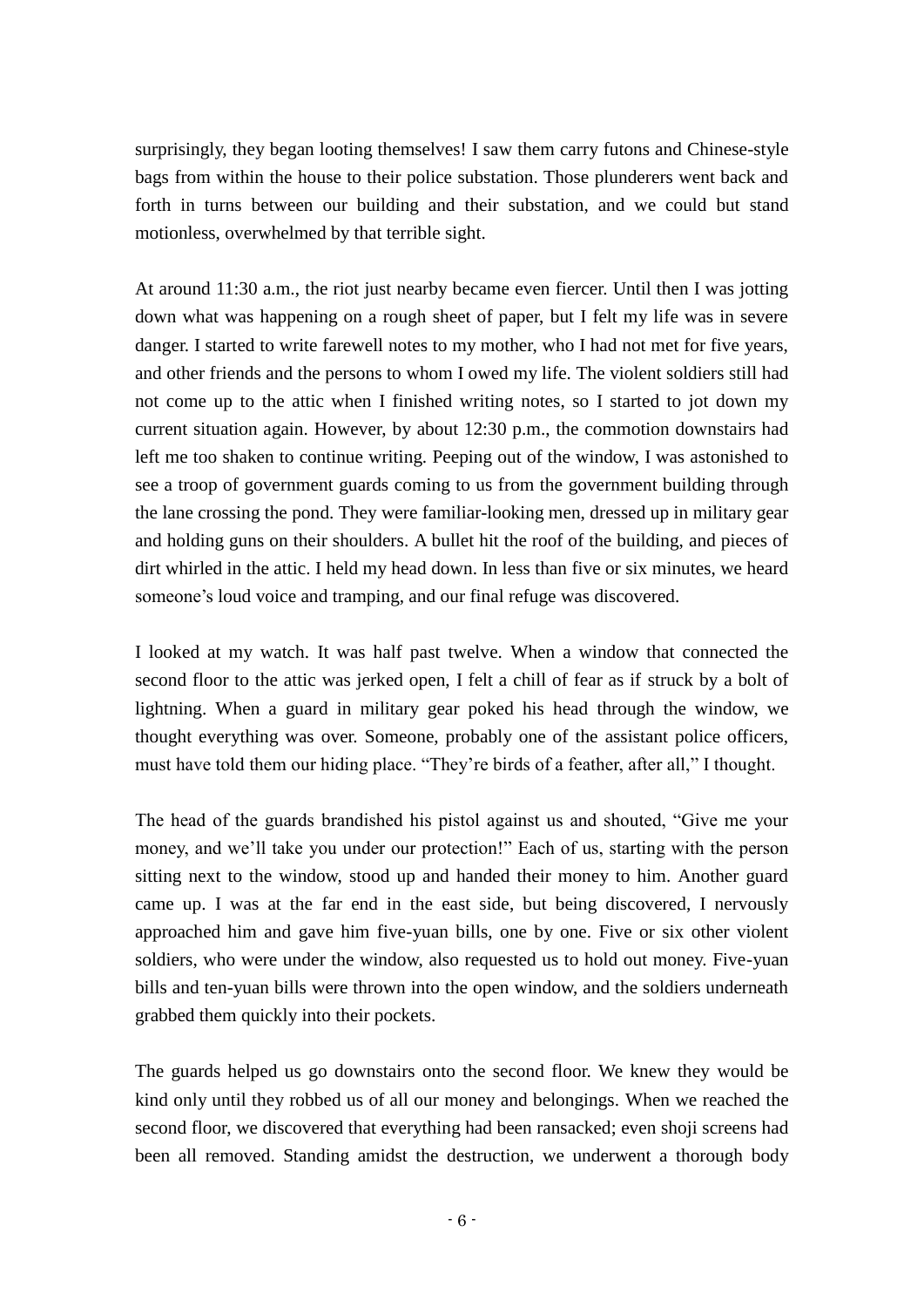search for any weapons. During the check, they took away anything we had in our pockets: money, cameras, watches, fountain pens, and mechanical pencils. In addition, women were deprived of their rings, sash clips, hair ornaments, and even handkerchiefs. My manuscripts and farewell notes were also taken away. I begged them to spare my glasses, but they did not listen, of course.

In the end, they took everything off me except my clothes and my watch. I was lucky enough to keep my watch because it was covered with my sleeve and thus slipped past their examination. Six men, including myself, were tied in a row with hemp rope. "Why do they tie us up? Aren't they going to protect us?" I wanted to protest against this situation but was too afraid to do so.

The eleven Japanese were hauled off by those men. When we came halfway through the ladder staircase, we were astonished by the view on the first floor, which was too horrible to look at. We realized that a brutal assault had taken place. On the corridor near the entrance, there were five or six Japanese men laid down in a pile. Women's hair was loose and disheveled, and their teeth were firmly grit and blood was coming from their mouths. Some were bleeding through their clothes around their stomachs, and some were bleeding in their faces. They all had met violent ends with their arms and legs flung in every direction. Women's wicker trunks lay scattered around them. I had no idea when this disaster happened.

The violent soldiers urged us to proceed, raising their hands as if they were holding guns. No time was given for us to investigate the disastrous situation. We wanted to know who died, but they did not let us stop there. I wondered who else died on the first and second floors, but I had no means of knowing it. Praying silently for those who died, we were forced through the front entrance and were hauled to the back yard.

Everyone thought the same thing. "And these are the men who said that they would take us under their protection! What could they be gaining by brutally killing innocent women and children? They are demons! Beasts!"

However, my means of resistance were limited because I was tied up and my only weapon was karate. Feeling an unbearable anguish that I too would lose my life at the hands of such beasts, I began desperately to think of a way to escape.

When I arrived at the back yard, I saw two of the surviving women, who were maids at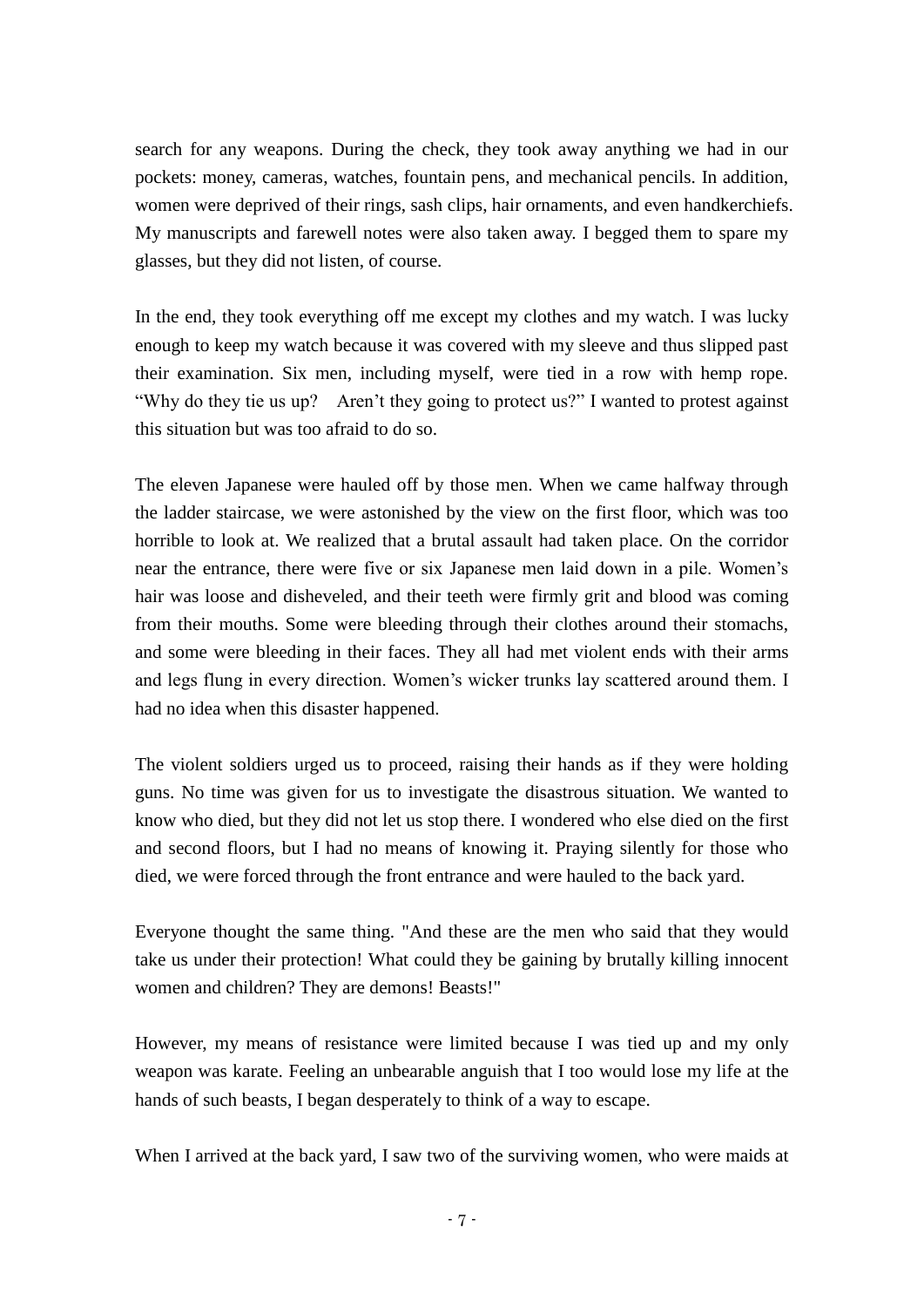the inn, surrounded by 2 or 3 security militia men. As I wondered what the meaning of this was, the two maids were immediately added to our group. Then we were all told to sit down. No one opened their mouth to say a word, and everyone's heads drooped downwardly with virtually no sense of life in their expressions. "We could all be gunned down at this moment!" A fearful shiver ran through my body like a vicious cold blizzard. One woman with some strength stood up! After asking for permission to enter the house, she came back out with a bucket full of water. This was to be our final drink. Everyone put their mouths to the bucket and then passed it to the next person. "Everyone! Let's accept our fate," she said. "Let's accept our fate," everyone responded reflexively but weakly.

Then an old man with a gunshot wound on his leg was brought to the group by the security guards. He could not walk. But soon afterwards, according to the words of a man who took him from the second floor to the attic, the old man was shot three times in front of the entrance and killed.

Come to think of it, I did indeed hear gunshots nearby at that exact time. Various militia from the government had been moving to our direction, and every time suspiciously hiding their guns. I asked a direct question to the man who seemed to be the officer of the militia! "Are you here to rescue us or not?" To which he responded, in a cold voice, "Fang Xin Tai!" . These words could mean "Don't worry", but his words were not be trusted. Still, for the moment we seemed to have avoided execution by gun fire, and after this the 13 of us were taken away by 10 guards to a building with a sign that read, "Finance Ministry". The building was occupied by the militia and full of people. There were about 80 local Koreans sitting on the floor in a group.

There were about 10 local Japanese. We were told to join this group and wait for a while. All sorts of stories were being told here. If they were intending to kill us they could have done so a long time ago. Maybe we would really be saved. Some hopeful words were being exchanged. Some made statements like, "I had about 1,000 Yen stolen by them. I lost a big amount in this incident", presuming that they would survive.

However, by stealthily listening to the conversations of the militia men who were supposedly there for the security of the people, I could tell that they had no intention to keep us alive. "He is continuing to smoke cigarettes." "No matter how much I speak to him he is useless!" I could understand the words they were quickly whispering to one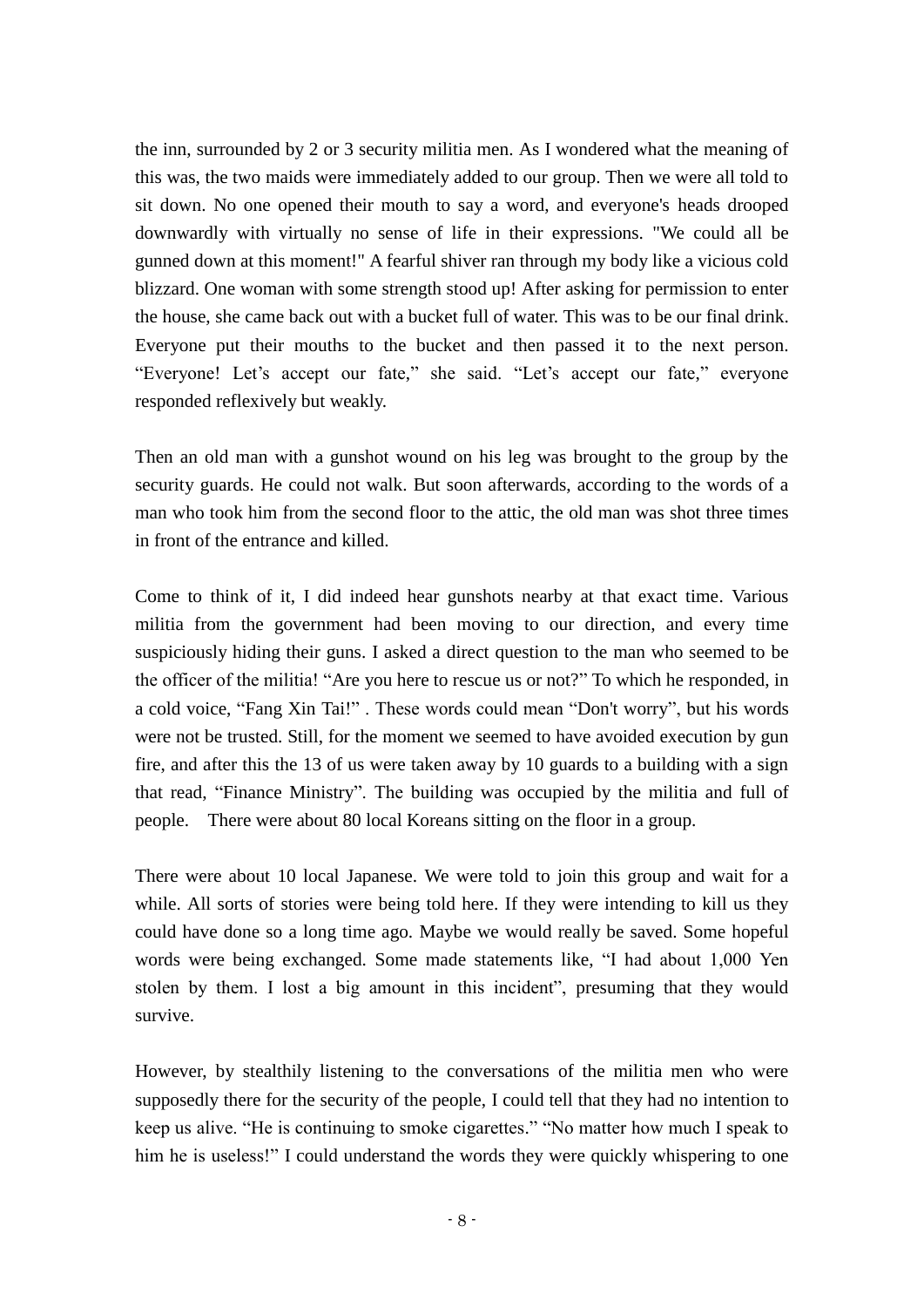another, and knew that I was doomed to death. I concluded that it would only be a matter of time.

The conversations of the militia were small talk. One said, "These are Commander Yin's boots", and showed them to one of his fellow guards. "I see, he wears Chinese boots of fine satin." Another militia guard said, "That woman is the typist employed by Commander Yin for the monthly wage of 110 yen!" That's all too typical of guards attending to the government! This explains why they knew so much. An officer of the guards looking at Advisor Nishiwaki, who was amongst our group, asked, "You were an Advisor to the Government, were you not?" This could have been interpreted as telling him, "If you are a government employee, you will be spared", but it was just small talk. After about an hour, an officer who seemed like the commander of the group stood before us and yelled out. He declared, "We will now take you to the area inside of North Gate."

That meant that we would be taken to the shooting area to be executed by gun fire. Most of the Japanese did not even seem surprised, perhaps because they did not understand what they had said in the Chinese language. However, some of the Koreans started to weep and cry. I had assumed from the beginning that they would take us away to be killed, and my thoughts were confirmed. "I see right through what you fiends are plotting", I thought to myself without raising my voice.

"Get up and start walking!" We were told to stand up. I stood at the head of this group of sheep being led to the slaughter. Our right arms were still tied together by a coarse rope and I looked for ways I could set myself free. Fortunately the thin strand of hemp rope binding my right arm was tied in a tight knot just 45 centimeters down the line to a thick hemp rope! "Yes! This is it!", I thought. I walked forward while pretending to hold the large hard knot in the thick hemp rope with both hands, but I was actually making a desperate attempt to untie it without being detected. This hemp knot saved my life. Only 15 minutes away from the execution grounds, I poured all my strength into my fingertips and finally untied this knot. I kept walking while holding this untied knot inside of my palm.

The execution grounds were at the end of a winding road near the fortress walls. The inner side of the walls were crumbled, creating an incline of about 50%, and in the middle of this incline was an area large enough to fit about 100 people. In front of the incline, there was a ditch about 7-8 meters in width, and next to the ditch was the place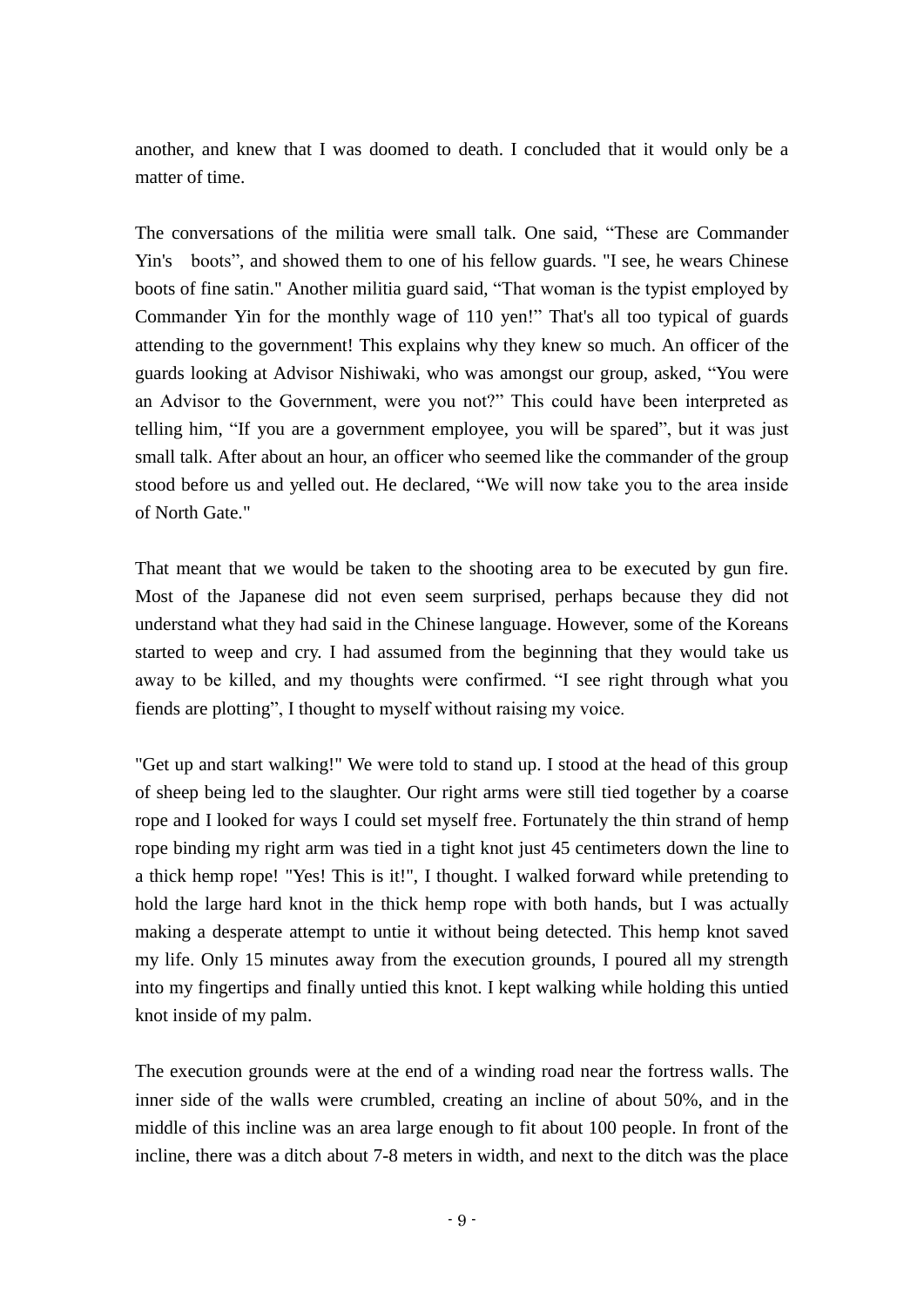where the shooters were to stand. For some reason, there were grotesque looking holes in all directions, creating a ghastly sight resembling Hell itself. Many of our group began to walk one by one across the thin path above the sewerage moat. Since I was in front, I arrived first at the top of this incline. We were only about 5 feet from the top of the wall. We were walking gingerly like cows, but we had to keep going as they goaded us with their bayonets. There appeared to be about 100 people standing at the top of the execution grounds.

2:30pm! The smell of impending death loomed in the air. The tension was unbearable! A woman's voice screamed out, "Let's all escape!" That was the last voice I heard. At this moment I jumped reflexively onto the fortress wall and attempted to make my escape. Those who then began to respond to the situation were showered with bursts of gunfire. Bang, bang, bang! However, I hurled myself to the top of the fortress and then put my hands on the other side of the fortress wall and slid directly down it. When I landed at the bottom of the 2.5 meter wall not a single bullet had hit me, either because I had been faster than them or because their aim had been poor. The sound of the gunfire intensified in the background. A feeling of great remorse suddenly ran through my mind. "I am sorry, so sorry for the people I am leaving behind!" However, my body and mind had been liberated from that dreadful tension and now I was fleeing from the execution grounds as fast as my legs could carry me.

I only had to cross another 20 meters of reeds to reach a river! I ran and with the same momentum thrust myself into the river. I swam while hiding my body below the surface.

After about 10 meters I came up for air, then submerged again and kept on swimming. After repeating that three times, I landed on the opposite shore and hid in the nearby kaoliang fields. After running in a straight line for about an hour, there was another river. Mid-way, I ran aground on a shoal. It was dangerous here because I was exposed to gunfire, but while I was swimming across the first river, it had occurred to me that it would be important to drink water to hydrate my body so that I could continue to run under the burning sun. For this reason, I drank as much muddy water as I could.

In order to keep the maximum distance between the enemy and me, it was best to run straight ahead. I did not know when my pursuers would come over the wall after me. Going left and right would not help. My only chance, I thought, would be to run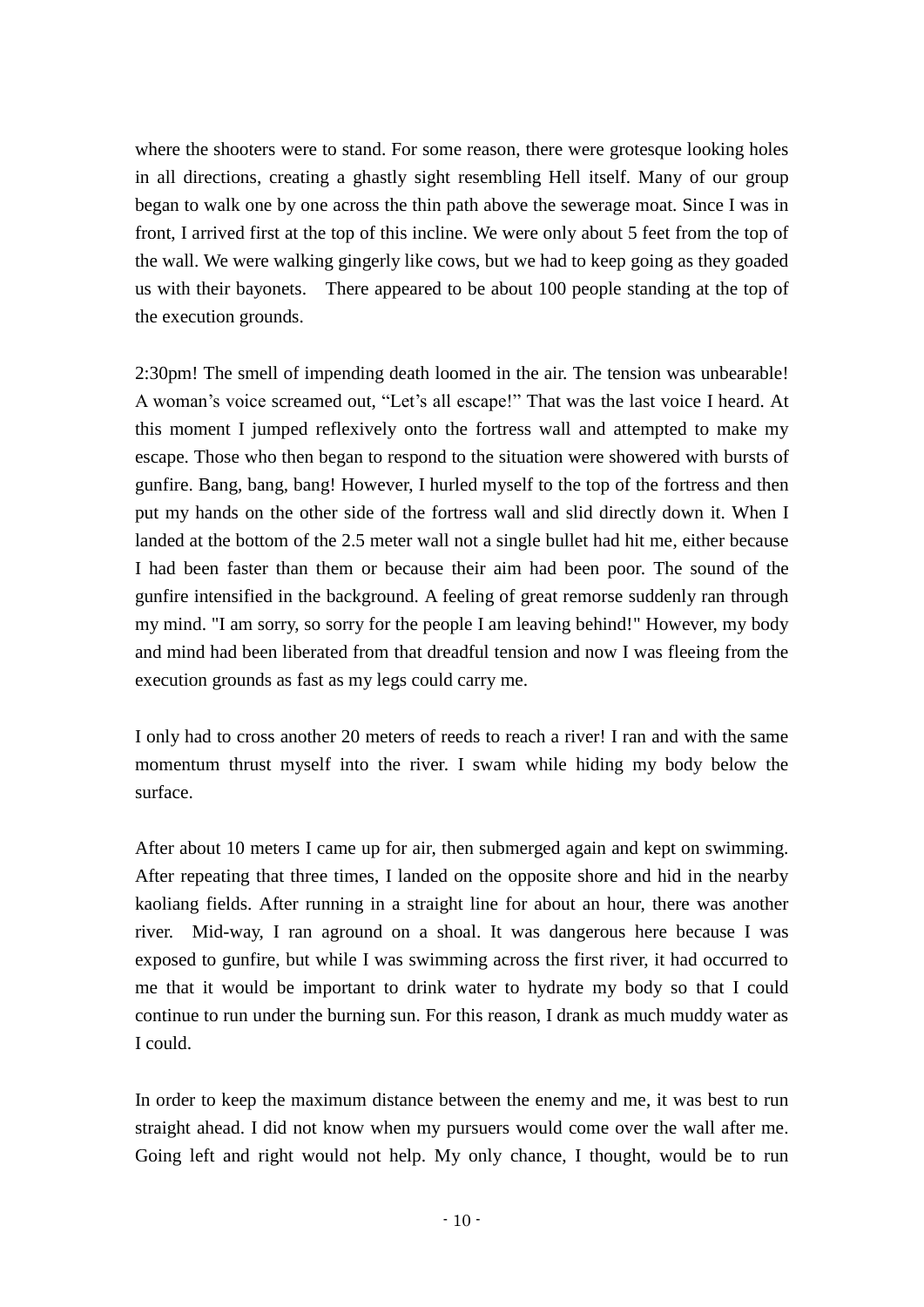straight.

I crossed a creek, then passed over a mountain road. After about 40-50 minutes my legs began to stiffen like rods and I was getting cramps. I felt only the sensation of danger. My clothes were wet and heavy. I stopped running momentarily in order to take my pants off, and when I looked back I could see black smoke rising ominously from the direction of Tongzhou.

The fortress had fallen, but I was determined to survive. What had been the fate of my compatriots! Once again a surge of unspeakable melancholy overwhelmed me, but there was no time to dwell on it. My pursuers might have been right behind me. I feared that the automobile patrol units were already ahead of me on the roads and paths that I intended to take. Thus, I had to move forward quickly. Holding my pants at my side, I rolled up my shirt sleeves and ran. I later realized that I had lost my socks at some point and was running barefoot.

Eventually I arrived at a village. I jumped over a fence of a house and ran under the mud wall alongside it. The villagers greeted my sudden intrusion with curious looks. This was the escape of a fugitive who had not committed a crime! From the central road that runs across the village a farmer about 40 years old and a boy about 15-16 years old started to yell and began to chase me. If I were captured by them, I would inevitably be sent to the execution shooting range.

When I took a short glance backwards, they were yelling "Sensei! Sensei!" (Mister!, Mister!) while hitting their forearms. That was a hand signal implying that they wanted the wrist watch on my left arm. I would regret losing my watch to them, but it would be nothing compared to what would happen if they captured me. "Okay", I thought to myself, "I'll give them the watch." While running, I removed my watch and raised it high above my head with my right hand. I stood looking back and placed the watch on the ground. Then I pointed at it with my finger and continued running.

After a few moments, I looked back and I could see the two fighting over the watch. Great! For now the pursuit of the villagers had been checked.

Though exhausted, I made it to the next village to face another set of determined opponents. Like the last time, I waved and waved my pants and threw them aside. Thus, I was able to hold off another pursuit. One by one my belongings were diminishing. I